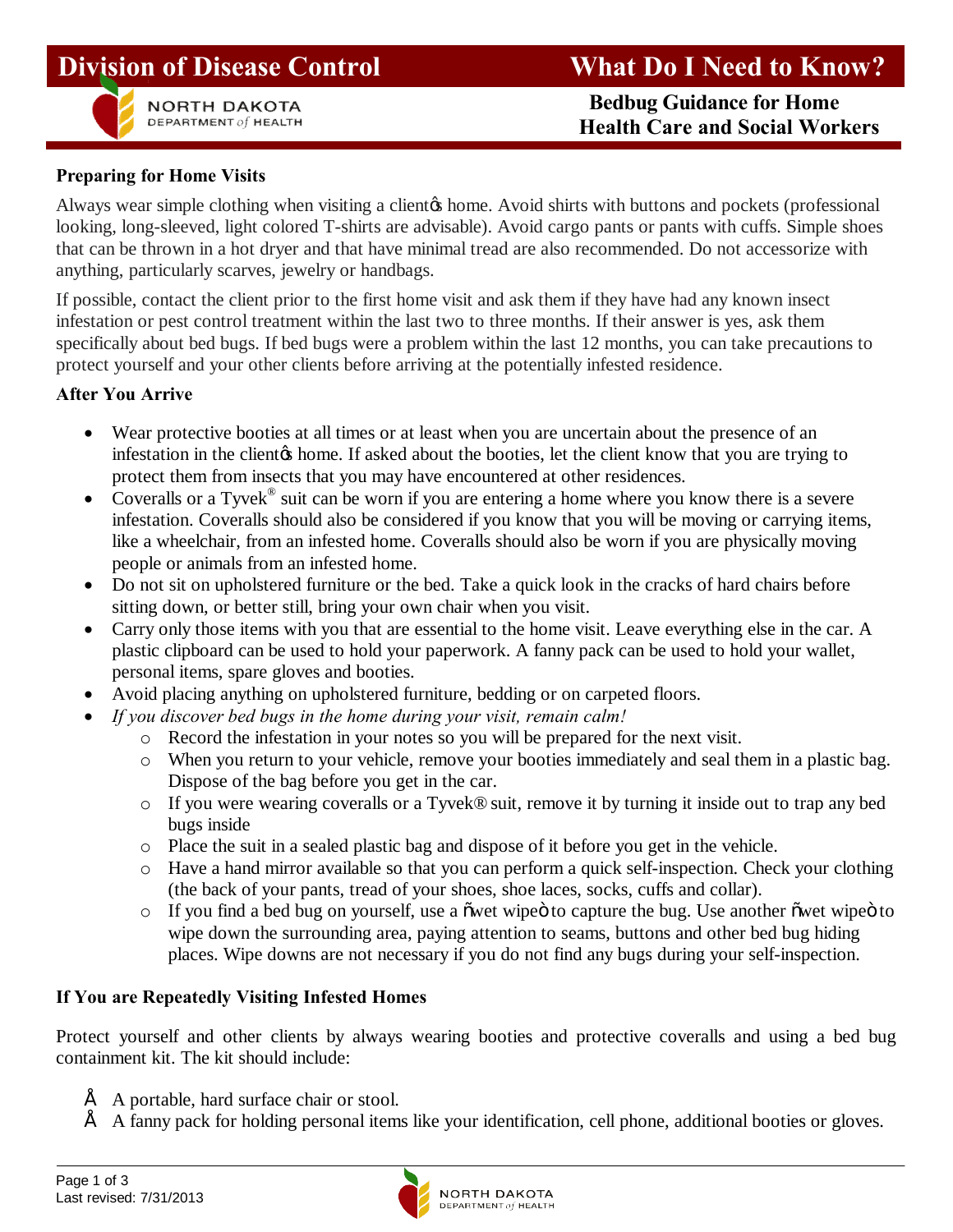- $\hat{E}$  A change of clothes and shoes (kept in your vehicle).
- $\acute{E}$  A plastic storage container with a sealed lid that is large enough to contain the items listed below or items that you might suspect to be infested.
	- 1. Protective booties and Tyvek ® type coveralls
	- 2. Disposable gloves
	- 3. A roll of duct tape (light colored)
	- 4. Small plastic garbage bags
	- 5. A roll of 50-gallon garbage bags (drum liners)
	- 6. Flashlight
	- 7. Narrow banded spatula (for crushing bed bugs)
	- 8. A fresh container of wet wipes (i.e., Wet Ones Antibacterial)
	- 9. Plastic box-type clipboard containing paper and pens

# **Transporting Someone Who Had Bed Bugs on His or Her Clothes or Belongings**

If you have to remove a child from a bed bug infested home, or transport an infested client for some other reason, you need to contain his or her belongings to protect your vehicle. Use your drum liners to bag your client of clothes and personal items. Tie the drum liners and seal them in an empty plastic storage container inside your vehicle prior to transport. If you need to transport a potentially infested wheelchair, wrap it in your drum liners before putting it in the car. The wheelchair can be uncovered and used immediately when you arrive at your destination. Drum liners can also be used as seat covers to guard against bed bugs crawling off the client  $\alpha$ clothing during transport.

If you need to transport someone who has obvious bed bugs on his or her clothing, you can use your Tyvek® suit and booties to cover the clientos clothing during transport. However, if your client does not want to wear coveralls, have them sit on the drum liner seat cover. You should then vacuum the vehicle once you have reached your destination. You can also use wet wipes on the seatbelts and seat seams to remove any bed bugs that crawled off of the client.

## **Use the Dryer When Returning to the Home or Office**

Heat is an excellent bed bug killer, and nothing is more effective for killing all bed bug life stages than a hot clothes dryer. Remove your work clothes as soon as you come home. Your clothes, including shoes, can be tumbled in the dryer on high for 30 minutes and emerge bed bug free. A dryer with a removable shelf is excellent for heating items that cannot be tumbled, like backpacks or other supplies.

## **If You have Contacted Bed Bugs**

If you think you have been contaminated with bed bugs, notify your supervisor of the source and return to your home. Remove all clothing before entering the home if possible (or in the bathroom if not). Immediately place your clothing in sealed plastic bags. Get into the shower. After showering, collect your sealed items and place them in the washer with hot soapy water. Place shoes in a hot dryer for 30 minutes. Dry your clothes on high heat.

## **Additional Suggestions**

- · Keep your vehicle clear of clutter, vacuum it weekly and inspect it periodically for bed bug presence.
- Keep a dedicated pair of shoes for use only in clients ophomes or a jacket in sealed plastic containers in your vehicle.
- Discourage clients from sharing vacuum cleaners with other residents, as this is a potential source of infestation.